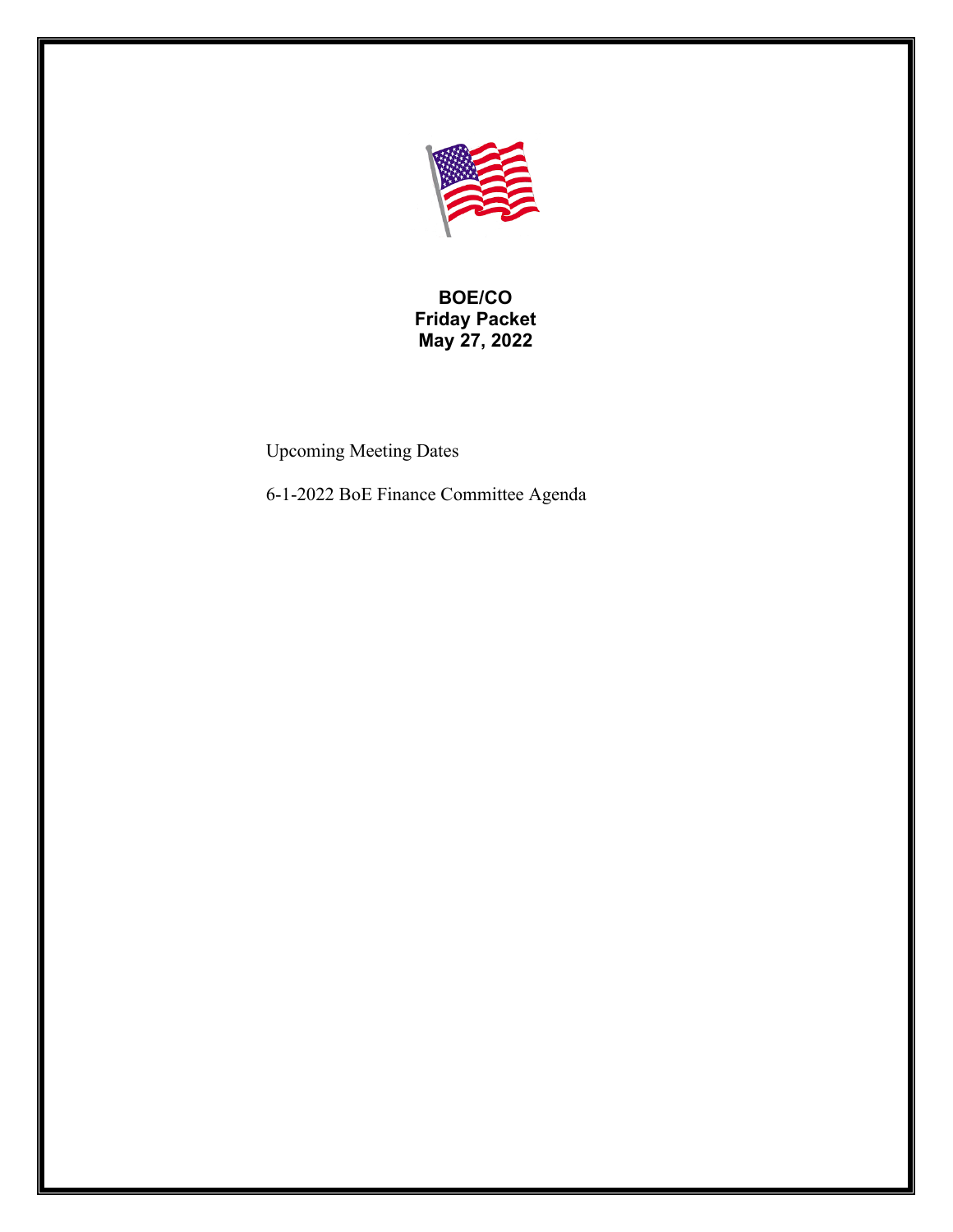

Upcoming Board of Education Meeting Dates **2022**

| June 1  | 3:30 PM | <b>Finance and Budget Committee Meeting</b><br><b>Virtual Meeting</b>                              |
|---------|---------|----------------------------------------------------------------------------------------------------|
| June 6  | 5:00 PM | <b>Policy Committee Special Meeting</b><br>Superintendent Conference Room<br>501 Kings Hwy East    |
| June 7  | 5:00 PM | <b>Policy Committee Meeting</b><br>Superintendent Conference Room<br>501 Kings Hwy East            |
| June 14 | 7:30 PM | <b>Regular Meeting</b><br><b>CO Board Room</b><br>501 Kings Hwy East                               |
| June 15 | 2:30 PM | <b>Facilities Committee Meeting</b><br><b>Superintendent Conference Room</b><br>501 Kings Hwy East |
| June 21 | 5:00 PM | <b>Policy Committee Meeting</b><br>Superintendent Conference Room<br>501 Kings Hwy East            |
| June 28 | 7:30 PM | <b>Regular Meeting</b><br><b>CO Board Room</b><br>501 Kings Hwy East                               |